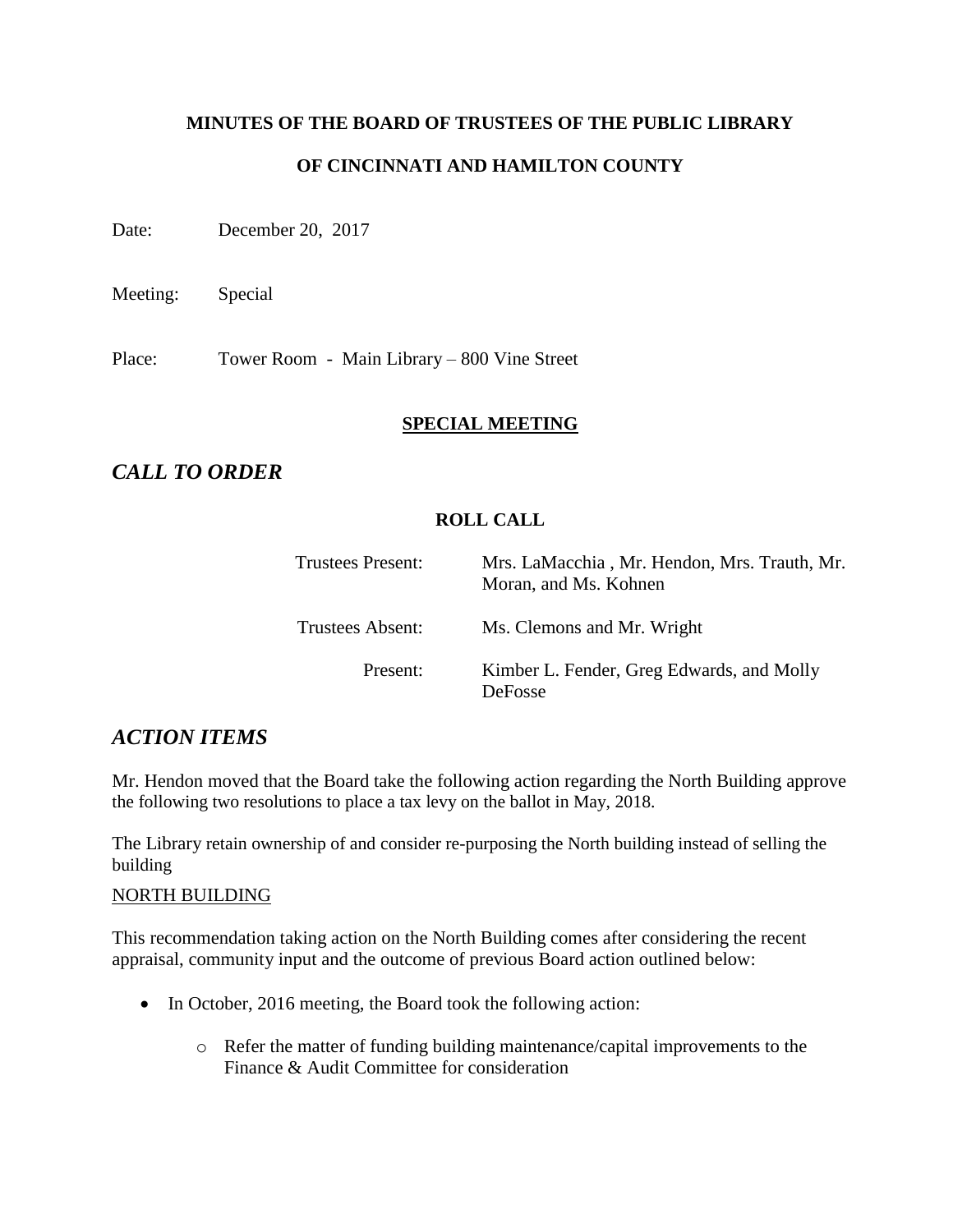- o Approve the concept of an operations center for the Library including seeking a location to house selected services and consolidating Library Services into the South building
- o Authorize staff to explore options to re-purpose the North building
- In December, 2016 the Board approved authorizing Library staff to investigate the possibility of an additional levy as the source for funding the Facility Improvement/Replacement Plan designed to improve overall Library service to the community.

As reported at the December 12, 2017 Board meeting, Library staff is working on the feasibility of a proposed operations center.

The committee recommends retaining ownership of and re-purposing the North building instead of selling the building and approving the following two resolutions to place a tax levy on the ballot in May, 2018.

#### RESOLUTION REQUESTING CERTIFICATION OF THE CURRENT TAX VALUATION

**Resolution Requesting the Hamilton County Auditor to Certify the Total Current Tax Valuation of Hamilton County, Ohio and the Amount Generated During the First Year of Collection of an Additional Tax Levy for the Purpose of Providing Operating Expenses and Capital Improvements for The Public Library of Cincinnati and Hamilton County Totaling One (1) Mill**

**WHEREAS**, the Board wishes to initiate proceedings for the submission to the electors of Hamilton County at the primary election to be held May 8, 2018, the question of an additional levy for the purpose of providing operating expenses and capital improvements for the Public Library of Cincinnati and Hamilton County in accordance with RC 5705.19 (D);

**NOW, THEREFORE BE IT RESOLVED**, by the Board of Trustees of The Public Library of Cincinnati and Hamilton County, Hamilton County, Ohio, two-thirds of all of the member thereof concurring, that:

Section 1. It is necessary to assess the additional levy for the purpose of providing operating expenses and capital improvements for the Public Library of Cincinnati and Hamilton County of the Library.

Section 2. The Hamilton County Auditor is hereby requested to certify the total current tax valuation of Hamilton County and the amount to be generated during the first year of collection of an additional levy for the benefit of the Library at a rate not exceeding 1 mill for each dollar of valuation for operating expenses and capital improvements of the Library.

Section 3. The Fiscal Officer, Clerk of this Board is hereby authorized and directed to deliver a certified copy of this resolution to the Hamilton County Auditor.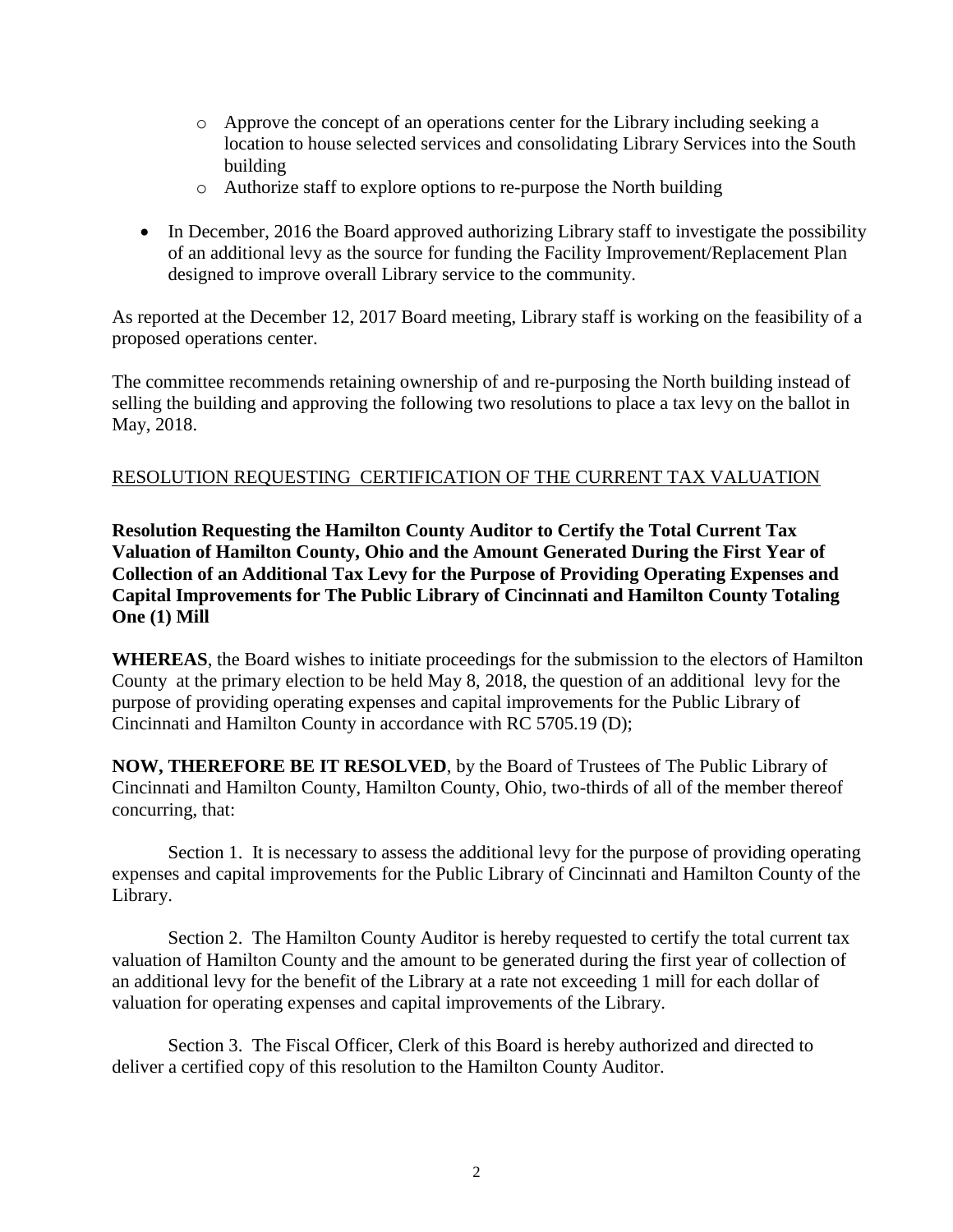ADOPTED at a special meeting of the Board of Library Trustees of The Public Library of Cincinnati and Hamilton County this  $20<sup>th</sup>$  day of December 2017.

## RESOLUTION REQUESTING LEVY TO BE ON THE BALLOT

**RESOLUTION DECLARING THAT THE AMOUNT OF TAXES WHICH MAY BE RAISED WITHIN THE TEN-MILL LIMITATION BY LEVIES ON THE CURRENT TAX DUPLICATE WILL BE INSUFFICIENT TO PROVIDE AN ADEQUATE AMOUNT FOR THE NECESSARY OPERATING EXPENSES AND NECESSARY CAPITAL IMPROVEMENTS OF THE PUBLIC LIBRARY OF CINCINNATI AND HAMILTON COUNTY AND THAT IS NECESSARY TO LEVY A TAX IN EXCESS OF THE TEN-MILL AT RATE NOT TO EXCEED ONE MIL**

## BY THE BOARD:

WHEREAS, the Board of Library Trustees of The Public Library of Cincinnati and Hamilton County has determined in accordance with R.C. 5705.19 that the amount of taxes which may be raised within the ten-mill limitation by levies on the current tax duplicate will be insufficient to provide an adequate amount for the operating expenses and necessary capital improvements of The Public Library of Cincinnati and Hamilton County; and

WHEREAS, the Board of Library Trustees of The Public Library of Cincinnati and Hamilton County, has determined that it is necessary that additional taxes be levied for operating expenses and necessary capital improvements for 2019, 2020, 2021, 2022, 2023, 2024, 2025, 2026, 2027 and 2028;

NOW, THEREFORE, BE IT RESOLVED by the Board of Library Trustees of The Public Library of Cincinnati and Hamilton County, that it is necessary to levy a tax in excess of the ten-mill limitation for the purpose of providing an adequate amount operating expenses and necessary capital improvements of The Public Library of Cincinnati and Hamilton County for 2019, 2020, 2021, 2022, 2023, 2024, 2025, 2026, 2027 and 2028 at a rate not exceeding one-mill for each one dollar (\$1.00) of valuation, which is an additional tax levy, to be in effect for a period of ten year (10) years levied on the 2018, 2019, 2020, 2021, 2022, 2023, 2024, 2025, 2026 and 2027 tax duplicates for operating expenses and capital improvements of the Library, and that the question of levying a tax be submitted to the electorate of Hamilton County, Ohio, at the primary election to be held on May 8, 2018, as provided for in R.C. 5705.23.

BE IT FURTHER RESOLVED that the form of ballot cast at such election shall be: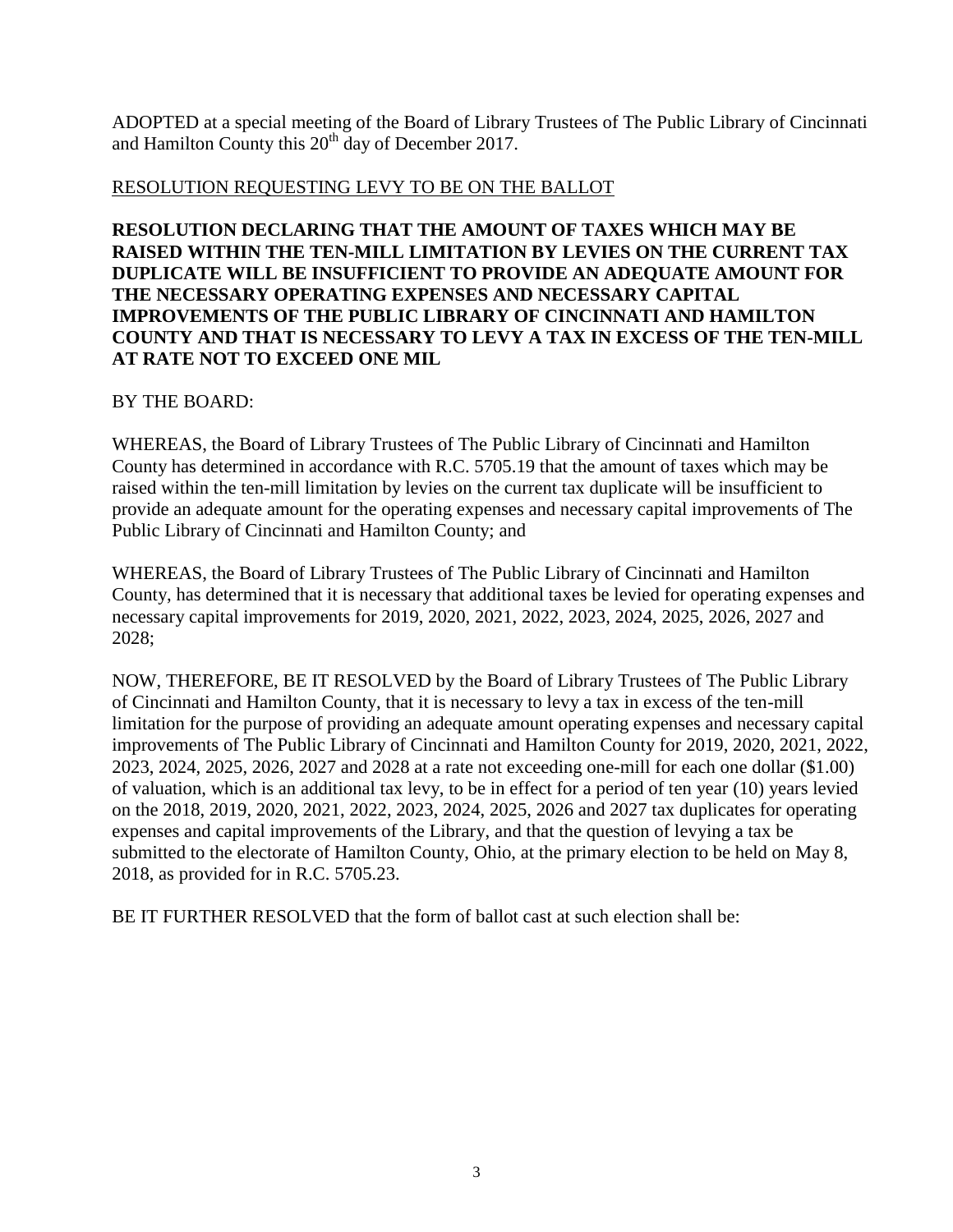# PROPOSED TAX LEVY

## AN ADDITIONAL TAX FOR THE BENEFIT OF THE PUBLIC LIBRARY OF CINCINNATI AND HAMILTON COUNTY FOR THE PURPOSE OF PROVIDING FUNDS FOR OPERATING EXPENSES AND CAPITAL IMPROVEMENTS AT A RATE NOT EXCEEDING ONE (1) MILL FOR EACH DOLLAR OF VALUATION FOR TEN (10) YEARS

For the Public Library of Cincinnati & Hamilton County Operating Expenditures

A Majority Affirmative Vote is Necessary for Passage

An additional tax for the benefit of The Public Library of Cincinnati and Hamilton County for the purpose of providing OPERATING EXPENSES AND CAPITAL IMPROVEMENTS, at a rate not exceeding one (1) mill for each one dollar of valuation, which amounts to (*to be determined*) for each one hundred dollars of valuation, for ten (10) years commencing in 2018, first due in calendar year 2019

| FOR THE TAX LEVY            |
|-----------------------------|
|                             |
| <b>AGAINST THE TAX LEVY</b> |

and

BE IT FURTHER RESOLVED that the Clerk of this Board be and is hereby directed to transmit a certified copy of this resolution, together with the certification of the County Auditor as required by R.C. 5703, to the Board of County Commissioners, Hamilton County, Ohio who is directed to transmit a copy of this resolution to the Board of Elections, Hamilton County, Ohio. The Board of Elections shall submit the proposal to the electors of this County at the primary election to be held on May 8, 2018. The Board of Elections shall make the necessary arrangements for the submission of the proposed tax levy to the electors in accordance with the Revised Code, and such election shall be held on the date specified in this resolution, and the clerk of the Board of Elections shall cause notice of said election to be published once a week for four (4) consecutive weeks in a newspaper of general circulation in Hamilton County stating the purposed of said levy, the rate of said levy expressed in dollars and cents for each one hundred dollars of valuation as well as in mills for each one dollar of valuation, and the number of years during which said tax rate shall be in effect as heretofore specified, and the time and place of holding the elections, and